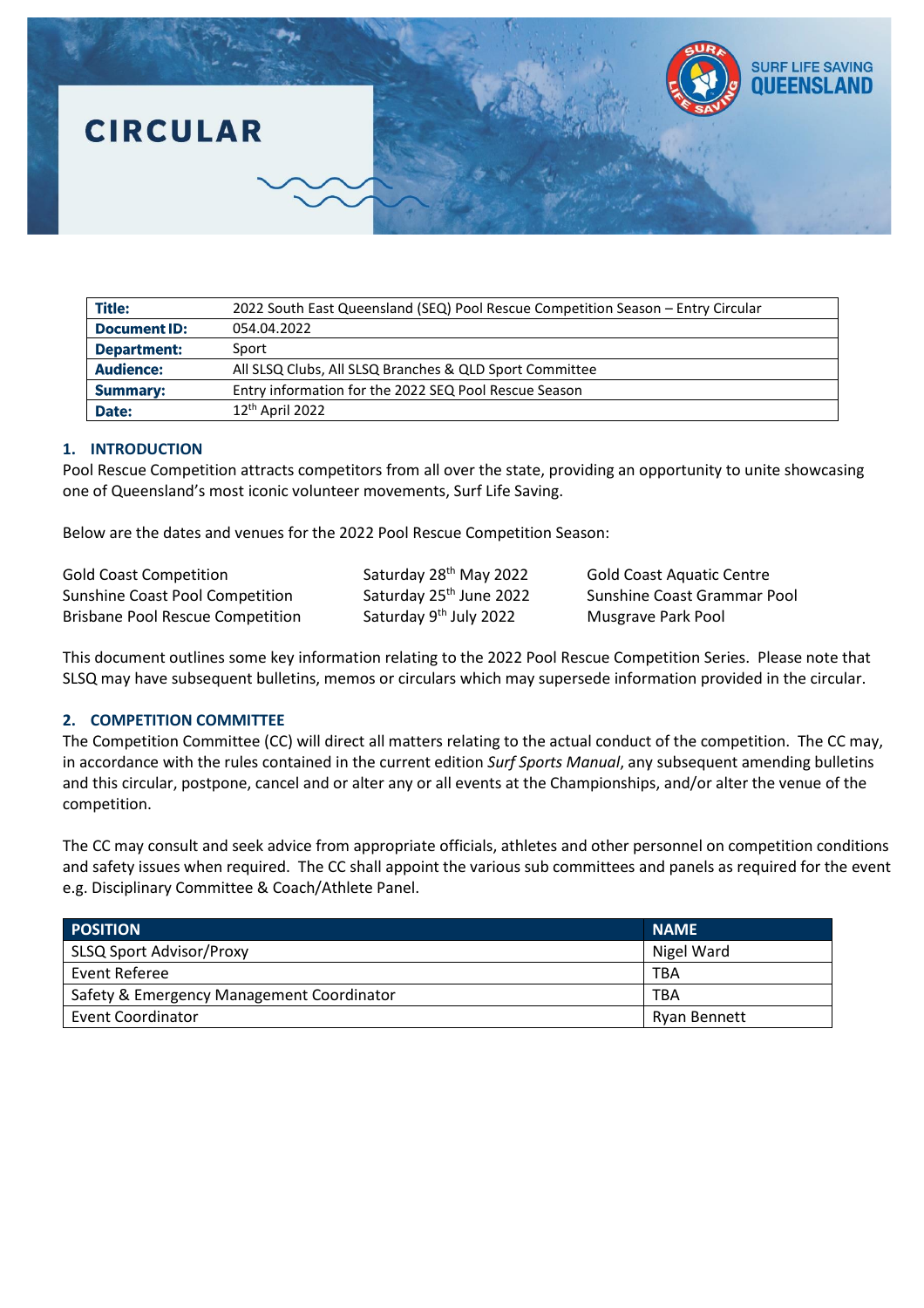



# **3. SAFETY & EMERGENCY COMMITTEE**

A Safety & Emergency Committee (SEC) shall be appointed which must consider and advise the Referee and Competition Committee on all matters relating to competition and non-competition safety and emergency management. The Chair of the Committee shall be the Safety & Emergency Management Coordinator who shall also be a member of the Competition Committee. The composition of the SEC will be determined by SLSQ.

| <b>POSITION</b>                           | <b>NAME</b>          |
|-------------------------------------------|----------------------|
| Safety & Emergency Management Coordinator | <b>TBA</b>           |
| Deputy Referee                            | <b>TBA</b>           |
| First Aid/Medical Coordinator             | Host Venue Lifeguard |
| <b>Event Coordinator</b>                  | <b>Ryan Bennett</b>  |

# **TABLE OF CONTENTS**

| $\mathbf{1}$ .  | <b>INTRODUCTION</b>                                                                                            |    |
|-----------------|----------------------------------------------------------------------------------------------------------------|----|
| 2.              |                                                                                                                |    |
| 3.              |                                                                                                                |    |
| 4.              |                                                                                                                |    |
| 5.              | COVID-SAFE                                                                                                     |    |
| 6.              | ELIGABILITY TO COMPETE MARIE AND ACCORDING TO A COMPTETE MARIE AND THE MARIE AND THE MARIE AND THE MARIE AND T |    |
| 7.              |                                                                                                                |    |
| 8.              |                                                                                                                | 4  |
| 9.              |                                                                                                                |    |
|                 |                                                                                                                |    |
| 11 <sup>1</sup> | <b>DRAFT TIMETABLE</b>                                                                                         |    |
|                 |                                                                                                                |    |
|                 |                                                                                                                |    |
|                 | 14. OFFICIALS                                                                                                  |    |
|                 |                                                                                                                |    |
|                 |                                                                                                                |    |
|                 | 17. EVENT RULES                                                                                                |    |
|                 |                                                                                                                |    |
|                 |                                                                                                                |    |
|                 | 20. HEALTH & WELLBEING CONTENTS AND THE RESERVE THE RESERVE THE RESERVE THE RESERVE THE RESERVE THE RESERVE TH |    |
|                 | 21. ANTI-DOPING & MATCH FIXING MACHALLER CONTENT TO A 45 YO FIND TO A 45 YO FIND TO A 45                       |    |
|                 |                                                                                                                |    |
|                 | 23. PROTESTS                                                                                                   | 15 |
|                 |                                                                                                                |    |

| <b>18 Manning Street</b> | t. $+61$ 7 3846 8000 |
|--------------------------|----------------------|
| South Brisbane QLD 4101  | $f. +61738468008$    |
| <b>PO Box 3747</b>       | w. lifesaving.com.au |
| South Brisbane QLD 4101  | ABN 27 360 485 381   |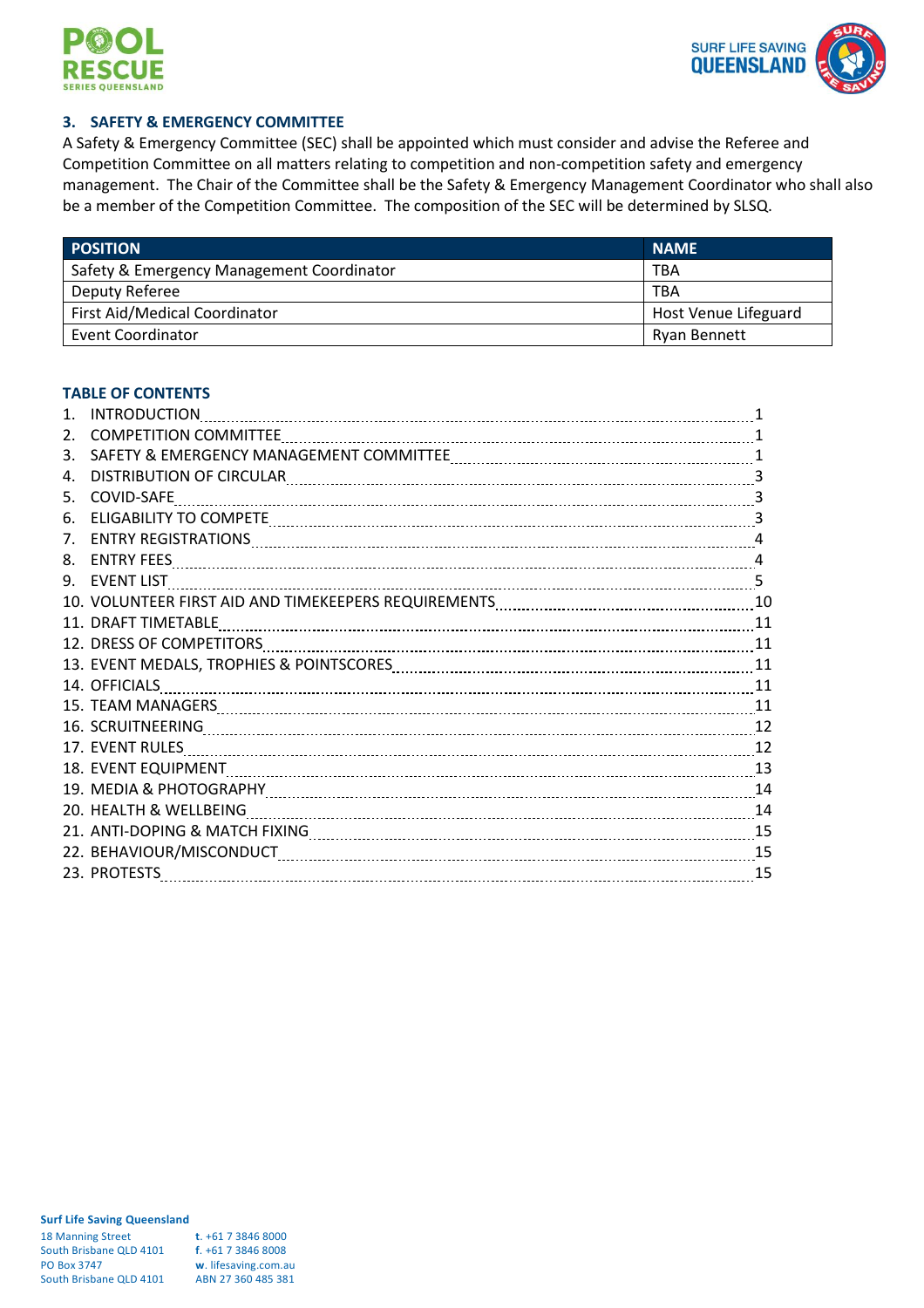



## **4. DISTRIBUTION OF CIRCULAR**

It is most important that the information in this Circular is brought to the attention of all Carnival Officials, Team Managers, Coaches and Competitors.

Non-receipt of the Circular will not be taken as an excuse if a Club, Team or individual does not comply with the requirements outlines in this and other Bulletins and Circulars.

## **5. COVID-SAFE**

Surf Life Saving Queensland have put together some plans around how we can safely hold the 2022 Pool Rescue season.

Above all else we ask that members follow safe hygiene practices and attempt to maintain 1.5m between people at all times.

#### **Hand Sanitiser**

SLSQ will provide hand sanitiser at all access points to the carnival area & club tent area. Competitors, officials, staff and support personnel will be expected to use this hand sanitiser.

## **Recommendations**

SLSQ continues to strongly recommend double vaccination for all members.

## **6. ELIGIBILITY TO COMPETE**

All competitors wishing to compete at the 2022 Pool Rescue Events must be current financial and proficient members of either a Surf Life Saving Club or Royal Lifesaving Club.

Age groups will be as per the 2021/2022 season.

NB: It is an offence to enter a person who does not meet any of the above requirements, and irregularities will be considered by the State Surf Sports Committee and may be subject to disciplinary action.

# **7. ENTRY REGISTRATIONS**

Entries are invited for all Clubs throughout Australia and the World for the 2021 Pool Rescue Competition Season. **The method of entry is via the SLSA SEMS** system.

For any Clubs that cannot enter via this system please contact the SLSQ Sport Administrator, Karen Degnian [\(kdegnian@lifesaving.com.au\)](mailto:kdegnian@lifesaving.com.au) to ensure access is granted for entries to be completed.

#### *Entries Close:*

Entries will close at midnight on the Monday night prior to the respective events.

| Gold Coast      | Monday 23rd May 2022              |
|-----------------|-----------------------------------|
| Sunshine Cost   | Monday 20 <sup>th</sup> June 2022 |
| <b>Brisbane</b> | Monday 4 <sup>th</sup> July 2022  |

Late entries for these events close at midnight on Wednesday night prior to the competition.

No entries will be accepted after this date. These closing dates are to ensure we have enough time to change any necessary programming. Please ensure your entries are in prior to this date.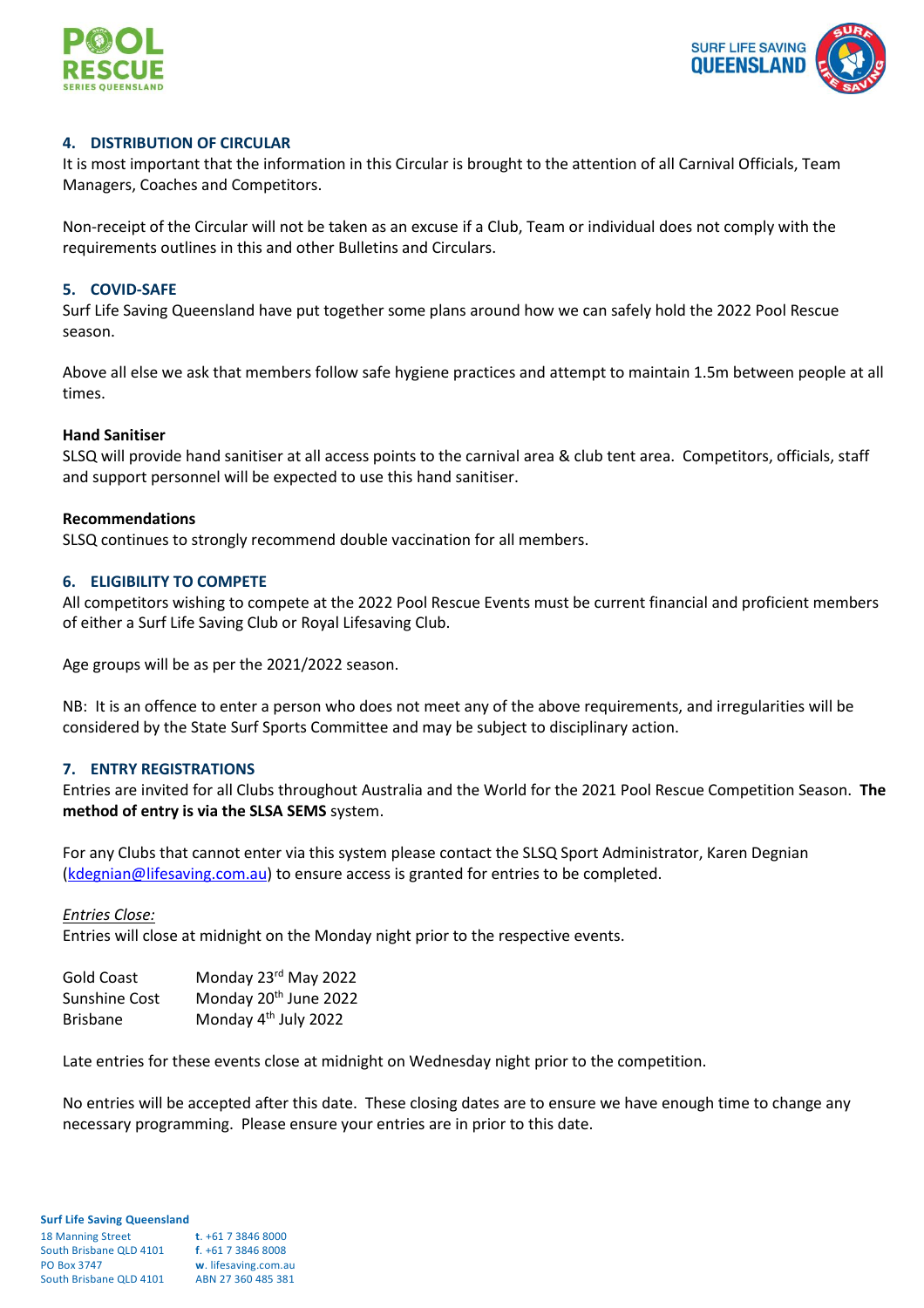



# **8. ENTRY FEES**

The entry fee per competitor at the 2022 Pool Rescue Competition is \$27.50 (inc GST). All entry fees will be payable after the event by invoice to the competing club.

All online entries received after the initial closing date will incur a late fee of \$50.00 plus the original entry of \$27.50

# **9. EVENT LIST**

| <b>2022 Gold Coast Pool Rescue Competition</b> |                  |        |                            |
|------------------------------------------------|------------------|--------|----------------------------|
| <b>Event Order</b>                             |                  |        |                            |
| <b>Number</b>                                  | <b>Age Group</b> | Gender | <b>Event</b>               |
| 1                                              | U11              | Female | 100m Obstacles             |
| $\overline{2}$                                 | U11              | Male   | 100m Obstacles             |
| 3                                              | U12              | Female | 100m Obstacles             |
| 4                                              | U12              | Male   | 100m Obstacles             |
| 5                                              | U13              | Female | 100m Obstacles             |
| 6                                              | U13              | Male   | 100m Obstacles             |
| $\overline{7}$                                 | U14              | Female | 200m Obstacles             |
| 8                                              | U14              | Male   | 200m Obstacles             |
| 9                                              | U15              | Female | 200m Obstacles             |
| 10                                             | U15              | Male   | 200m Obstacles             |
| 11                                             | U17              | Female | 200m Obstacles             |
| 12                                             | U17              | Male   | 200m Obstacles             |
| 13                                             | U19              | Female | 200m Obstacles             |
| 14                                             | U19              | Male   | 200m Obstacles             |
| 15                                             | Open             | Female | 200m Obstacles             |
| 16                                             | Open             | Male   | 200m Obstacles             |
| 17                                             | U11              | Female | 100m Patient Tow with Fins |
| 18                                             | U11              | Male   | 100m Patient Tow with Fins |
| 19                                             | U12/U13          | Female | 100m Patient Tow with Fins |
| 20                                             | U12/U13          | Male   | 100m Patient Tow with Fins |
| 21                                             | U14              | Female | 100m Manikin Tow with Fins |
| 22                                             | U14              | Male   | 100m Manikin Tow with Fins |
| 23                                             | U15              | Female | 100m Manikin Tow with Fins |
| 24                                             | U15              | Male   | 100m Manikin Tow with Fins |
| 25                                             | U17              | Female | 100m Manikin Tow with Fins |
| 26                                             | U17              | Male   | 100m Manikin Tow with Fins |
| 27                                             | U19              | Female | 100m Manikin Tow with Fins |
| 28                                             | U19              | Male   | 100m Manikin Tow with Fins |
| 29                                             | Open             | Female | 100m Manikin Tow with Fins |
| 30                                             | Open             | Male   | 100m Manikin Tow with Fins |
| 31                                             | U11              | Female | 50m Brick Carry            |

| <b>18 Manning Street</b> | $t. +61738468000$    |
|--------------------------|----------------------|
| South Brisbane QLD 4101  | $f. +61738468008$    |
| <b>PO Box 3747</b>       | w. lifesaving.com.au |
| South Brisbane QLD 4101  | ABN 27 360 485 381   |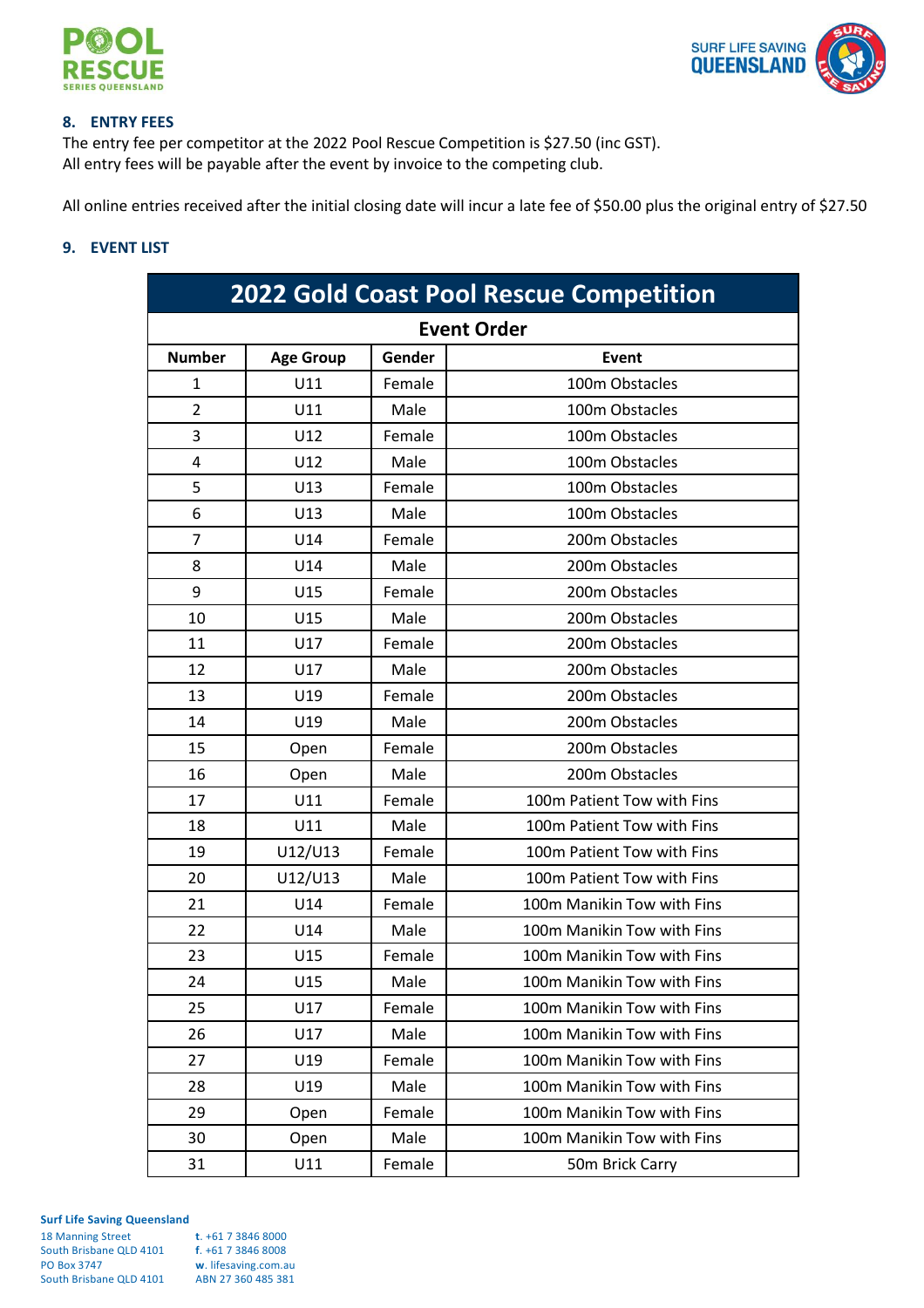



| 32 | U11     | Male   | 50m Brick Carry              |
|----|---------|--------|------------------------------|
| 33 | U12     | Female | 50m Brick Carry              |
| 34 | U12     | Male   | 50m Brick Carry              |
| 35 | U13     | Female | 50m Brick Carry              |
| 36 | U13     | Male   | 50m Brick Carry              |
| 37 | U14     | Female | 50m Manikin Carry            |
| 38 | U14     | Male   | 50m Manikin Carry            |
| 39 | U15     | Female | 50m Manikin Carry            |
| 40 | U15     | Male   | 50m Manikin Carry            |
| 41 | U17     | Female | 50m Manikin Carry            |
| 42 | U17     | Male   | 50m Manikin Carry            |
| 43 | U19     | Female | 50m Manikin Carry            |
| 44 | U19     | Male   | 50m Manikin Carry            |
| 45 | Open    | Female | 50m Manikin Carry            |
| 46 | Open    | Male   | 50m Manikin Carry            |
| 47 | U15     | Female | 100m Manikin Carry with Fins |
| 48 | U15     | Male   | 100m Manikin Carry with Fins |
| 49 | U17     | Female | 100m Manikin Carry with Fins |
| 50 | U17     | Male   | 100m Manikin Carry with Fins |
| 51 | U19     | Female | 100m Manikin Carry with Fins |
| 52 | U19     | Male   | 100m Manikin Carry with Fins |
| 53 | Open    | Female | 100m Manikin Carry with Fins |
| 54 | Open    | Male   | 100m Manikin Carry with Fins |
| 55 | U11     | Female | 4X50m Medley Relay           |
| 56 | U11     | Male   | 4X50m Medley Relay           |
| 57 | U12/U13 | Female | 4X50m Medley Relay           |
| 58 | U12/U13 | Male   | 4X50m Medley Relay           |
| 59 | U14/U15 | Female | 4X50m Medley Relay           |
| 60 | U14/U15 | Male   | 4X50m Medley Relay           |
| 61 | U17/U19 | Female | 4 X 50m Medley Relay         |
| 62 | U17/U19 | Male   | 4 X 50m Medley Relay         |
| 63 | Open    | Female | 4 X 50m Medley Relay         |
| 64 | Open    | Male   | 4 X 50m Medley Relay         |

| <b>18 Manning Street</b> | t. $+61$ 7 3846 8000 |
|--------------------------|----------------------|
| South Brisbane QLD 4101  | $f. +61738468008$    |
| <b>PO Box 3747</b>       | w. lifesaving.com.au |
| South Brisbane QLD 4101  | ABN 27 360 485 381   |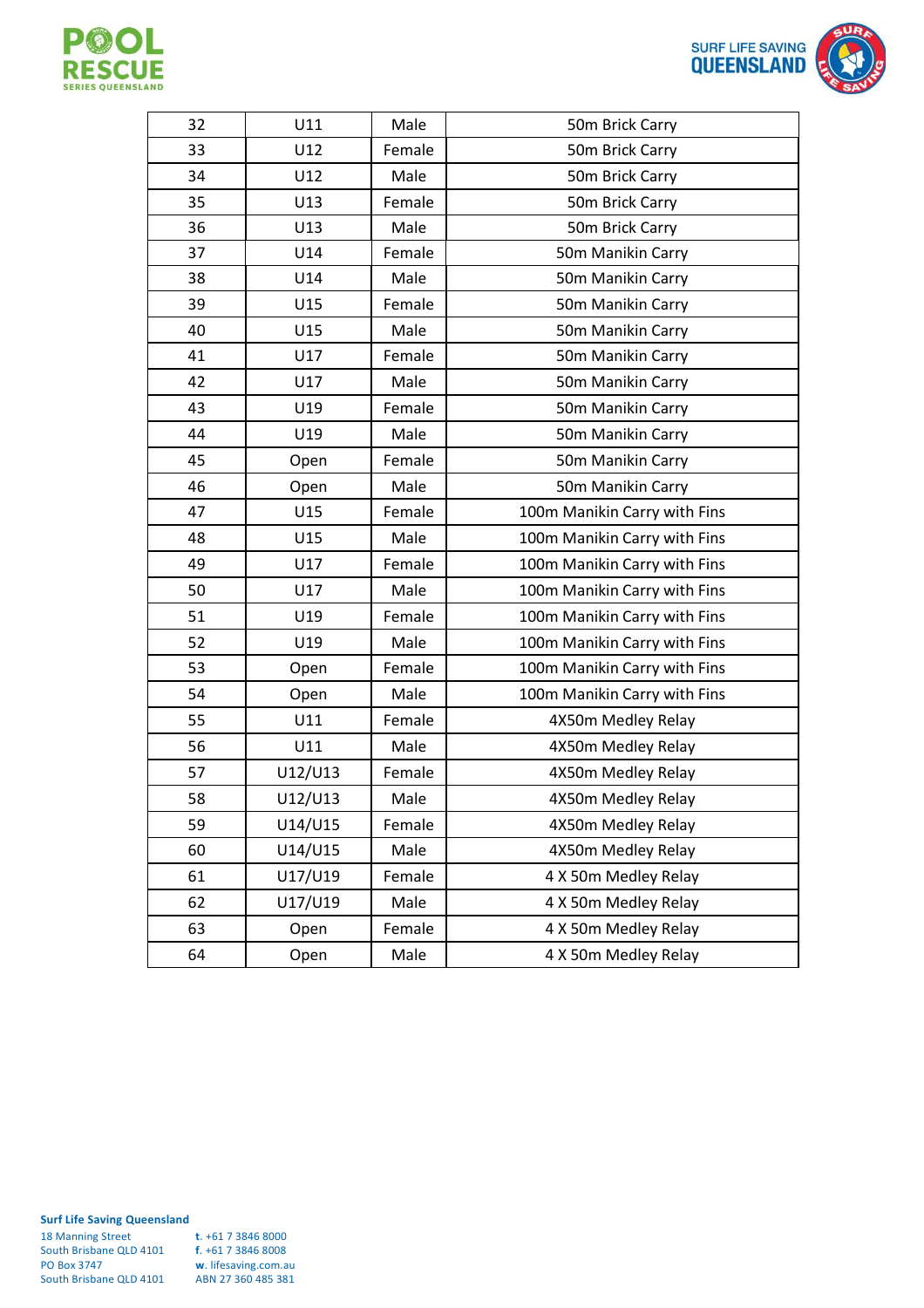



| <b>2022 Sunshine Coast Pool Rescue Competition</b> |                  |        |                            |
|----------------------------------------------------|------------------|--------|----------------------------|
| <b>Event Order</b>                                 |                  |        |                            |
| <b>Number</b>                                      | <b>Age Group</b> | Gender | Event                      |
| 1                                                  | U11              | Female | 100m Obstacles             |
| $\overline{2}$                                     | U11              | Male   | 100m Obstacles             |
| 3                                                  | U12              | Female | 100m Obstacles             |
| 4                                                  | U12              | Male   | 100m Obstacles             |
| 5                                                  | U13              | Female | 100m Obstacles             |
| 6                                                  | U13              | Male   | 100m Obstacles             |
| 7                                                  | U14              | Female | 200m Obstacles             |
| 8                                                  | U14              | Male   | 200m Obstacles             |
| 9                                                  | U15              | Female | 200m Obstacles             |
| 10                                                 | U15              | Male   | 200m Obstacles             |
| 11                                                 | U17              | Female | 200m Obstacles             |
| 12                                                 | U17              | Male   | 200m Obstacles             |
| 13                                                 | U19              | Female | 200m Obstacles             |
| 14                                                 | U19              | Male   | 200m Obstacles             |
| 15                                                 | Open             | Female | 200m Obstacles             |
| 16                                                 | Open             | Male   | 200m Obstacles             |
| 17                                                 | U11              | Female | 100m Patient Tow with Fins |
| 18                                                 | U11              | Male   | 100m Patient Tow with Fins |
| 19                                                 | U12/U13          | Female | 100m Patient Tow with Fins |
| 20                                                 | U12/U13          | Male   | 100m Patient Tow with Fins |
| 21                                                 | U14              | Female | 100m Manikin Tow with Fins |
| 22                                                 | U14              | Male   | 100m Manikin Tow with Fins |
| 23                                                 | U15              | Female | 100m Manikin Tow with Fins |
| 24                                                 | U15              | Male   | 100m Manikin Tow with Fins |
| 25                                                 | U17              | Female | 100m Manikin Tow with Fins |
| 26                                                 | U17              | Male   | 100m Manikin Tow with Fins |
| 27                                                 | U19              | Female | 100m Manikin Tow with Fins |
| 28                                                 | U19              | Male   | 100m Manikin Tow with Fins |
| 29                                                 | Open             | Female | 100m Manikin Tow with Fins |
| 30                                                 | Open             | Male   | 100m Manikin Tow with Fins |
| 31                                                 | U11              | Female | 50m Brick Carry            |
| 32                                                 | U11              | Male   | 50m Brick Carry            |
| 33                                                 | U12              | Female | 50m Brick Carry            |
| 34                                                 | U12              | Male   | 50m Brick Carry            |
| 35                                                 | U13              | Female | 50m Brick Carry            |
| 36                                                 | U13              | Male   | 50m Brick Carry            |

| $t. +61738468000$    |
|----------------------|
| $f. +61738468008$    |
| w. lifesaving.com.au |
| ABN 27 360 485 381   |
|                      |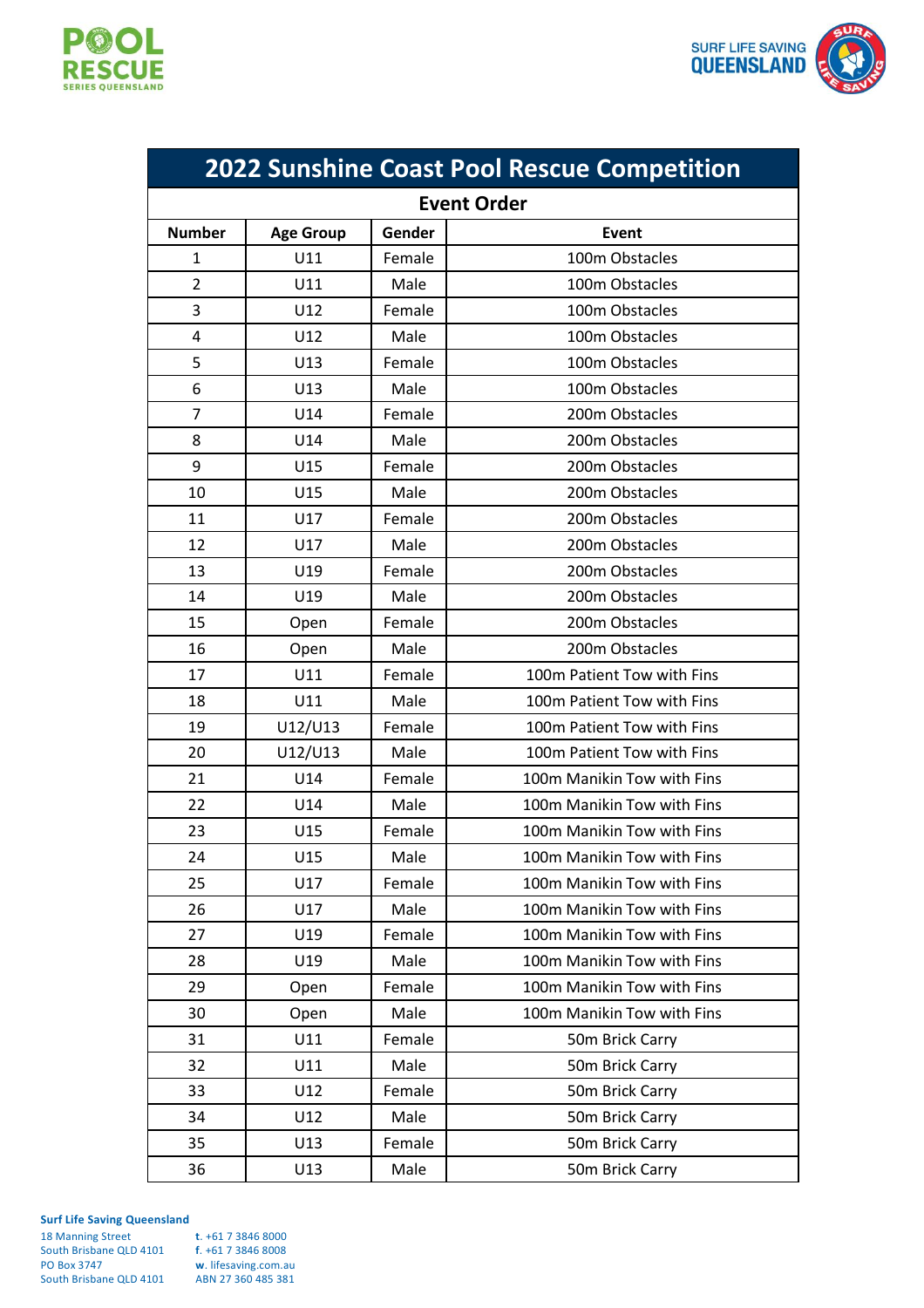



| <b>SURF LIFE SAVING</b><br><b>QUEENSLAND</b> |  |
|----------------------------------------------|--|
| ·rγ                                          |  |
| ·rv                                          |  |

| 37 | U14     | Female | 50m Manikin Carry            |
|----|---------|--------|------------------------------|
| 38 | U14     | Male   | 50m Manikin Carry            |
| 39 | U15     | Female | 50m Manikin Carry            |
| 40 | U15     | Male   | 50m Manikin Carry            |
| 41 | U17     | Female | 50m Manikin Carry            |
| 42 | U17     | Male   | 50m Manikin Carry            |
| 43 | U19     | Female | 50m Manikin Carry            |
| 44 | U19     | Male   | 50m Manikin Carry            |
| 45 | Open    | Female | 50m Manikin Carry            |
| 46 | Open    | Male   | 50m Manikin Carry            |
| 47 | U15     | Female | 100m Manikin Carry with Fins |
| 48 | U15     | Male   | 100m Manikin Carry with Fins |
| 49 | U17     | Female | 100m Manikin Carry with Fins |
| 50 | U17     | Male   | 100m Manikin Carry with Fins |
| 51 | U19     | Female | 100m Manikin Carry with Fins |
| 52 | U19     | Male   | 100m Manikin Carry with Fins |
| 53 | Open    | Female | 100m Manikin Carry with Fins |
| 54 | Open    | Male   | 100m Manikin Carry with Fins |
| 55 | U11     | Female | 4X50m Medley Relay           |
| 56 | U11     | Male   | 4X50m Medley Relay           |
| 57 | U12/U13 | Female | 4X50m Medley Relay           |
| 58 | U12/U13 | Male   | 4X50m Medley Relay           |
| 59 | U14/U15 | Female | 4X50m Medley Relay           |
| 60 | U14/U15 | Male   | 4X50m Medley Relay           |
| 61 | U17/U19 | Female | 4 X 50m Medley Relay         |
| 62 | U17/U19 | Male   | 4 X 50m Medley Relay         |
| 63 | Open    | Female | 4 X 50m Medley Relay         |
| 64 | Open    | Male   | 4 X 50m Medley Relay         |
|    |         |        |                              |

| <b>18 Manning Street</b> | t. $+61$ 7 3846 8000 |
|--------------------------|----------------------|
| South Brisbane QLD 4101  | $f. +61738468008$    |
| <b>PO Box 3747</b>       | w. lifesaving.com.au |
| South Brisbane QLD 4101  | ABN 27 360 485 381   |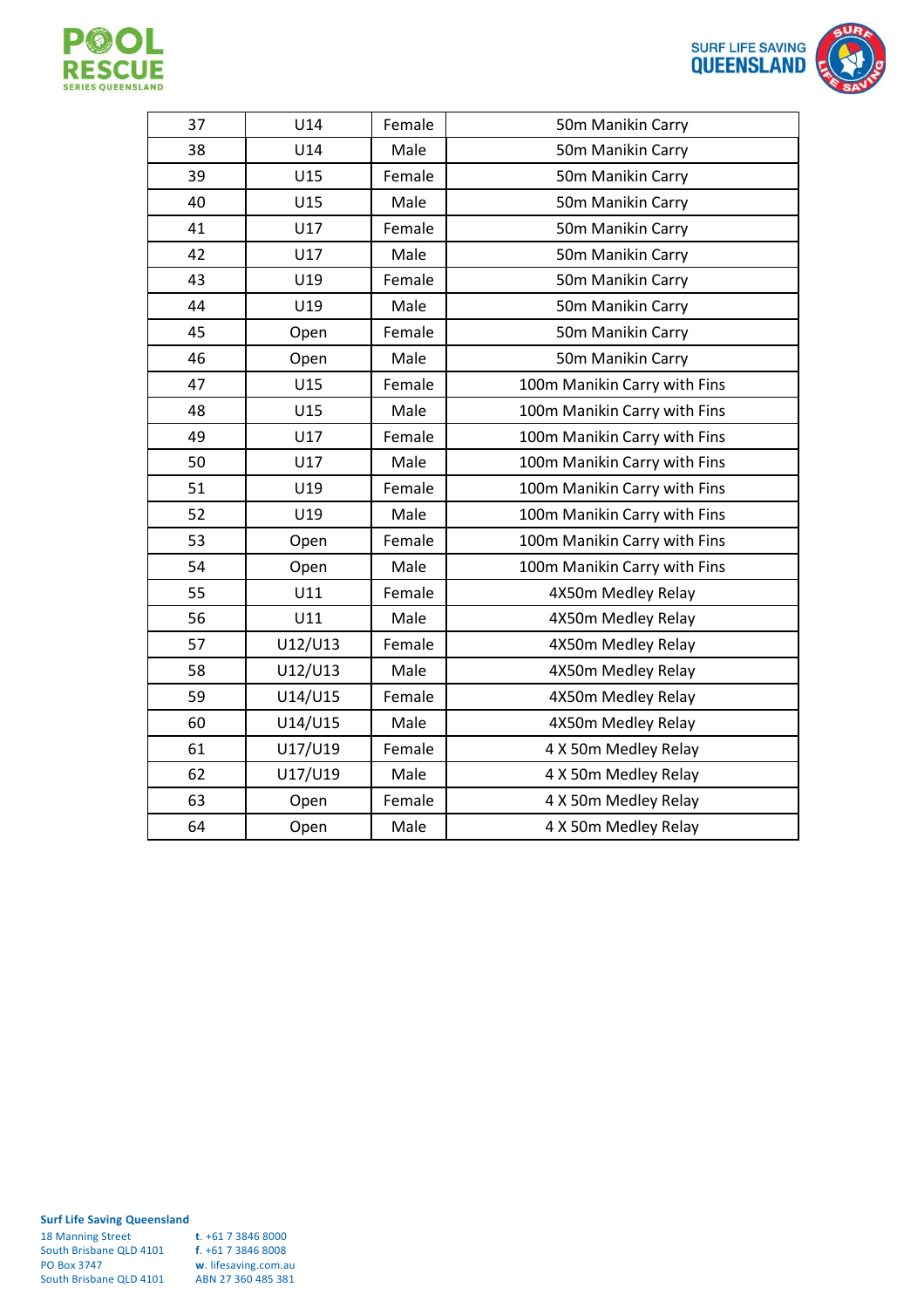

 $\mathcal{L}_{\mathcal{A}}$ 



| <b>2022 Brisbane Pool Rescue Competition</b> |                  |        |                            |
|----------------------------------------------|------------------|--------|----------------------------|
| <b>Event Order</b>                           |                  |        |                            |
| <b>Number</b>                                | <b>Age Group</b> | Gender | <b>Event</b>               |
| $\mathbf{1}$                                 | U11              | Female | Line Throw                 |
| $\overline{2}$                               | U11              | Male   | Line Throw                 |
| 3                                            | U12              | Female | Line Throw                 |
| 4                                            | U12              | Male   | Line Throw                 |
| 5                                            | U13              | Female | Line Throw                 |
| 6                                            | U13              | Male   | Line Throw                 |
| $\overline{7}$                               | U14              | Female | Line Throw                 |
| 8                                            | U14              | Male   | Line Throw                 |
| 9                                            | U15              | Female | Line Throw                 |
| 10                                           | U15              | Male   | Line Throw                 |
| 11                                           | U17              | Female | Line Throw                 |
| 12                                           | U17              | Male   | Line Throw                 |
| 13                                           | U19              | Female | Line Throw                 |
| 14                                           | U19              | Male   | Line Throw                 |
| 15                                           | Open             | Female | Line Throw                 |
| 16                                           | Open             | Male   | Line Throw                 |
| 17                                           | U14              | Female | 100m Manikin Tow with Fins |
| 18                                           | U14              | Male   | 100m Manikin Tow with Fins |
| 19                                           | U15              | Female | Super Lifesaver            |
| 20                                           | U15              | Male   | Super Lifesaver            |
| 21                                           | U17              | Female | Super Lifesaver            |
| 22                                           | U17              | Male   | Super Lifesaver            |
| 23                                           | U19              | Female | Super Lifesaver            |
| 24                                           | U19              | Male   | Super Lifesaver            |
| 25                                           | Open             | Female | Super Lifesaver            |
| 26                                           | Open             | Male   | Super Lifesaver            |
| 27                                           | U11              | Female | 4 X 50m Medley Relay       |
| 28                                           | U11              | Male   | 4 X 50m Medley Relay       |
| 29                                           | U12/U13          | Female | 4 X 50m Medley Relay       |
| 30                                           | U12/U13          | Male   | 4 X 50m Medley Relay       |
| 31                                           | U14/U15          | Female | 4 X 50m Medley Relay       |
| 32                                           | U14/U15          | Male   | 4 X 50m Medley Relay       |
| 33                                           | U17/U19          | Female | 4 X 50m Medley Relay       |
| 34                                           | U17/U19          | Male   | 4 X 50m Medley Relay       |
| 35                                           | Open             | Female | 4 X 50m Medley Relay       |
| 36                                           | Open             | Male   | 4 X 50m Medley Relay       |
| 37                                           | U11              | Female | 100m Patient Tow with Fins |
| 38                                           | U11              | Male   | 100m Patient Tow with Fins |
| 39                                           | U12/13           | Female | 100m Patient Tow with Fins |
| 40                                           | U12/13           | Male   | 100m Patient Tow with Fins |

| <b>18 Manning Street</b> | t. $+61$ 7 3846 8000 |
|--------------------------|----------------------|
| South Brisbane QLD 4101  | $f. +61738468008$    |
| <b>PO Box 3747</b>       | w. lifesaving.com.au |
| South Brisbane QLD 4101  | ABN 27 360 485 381   |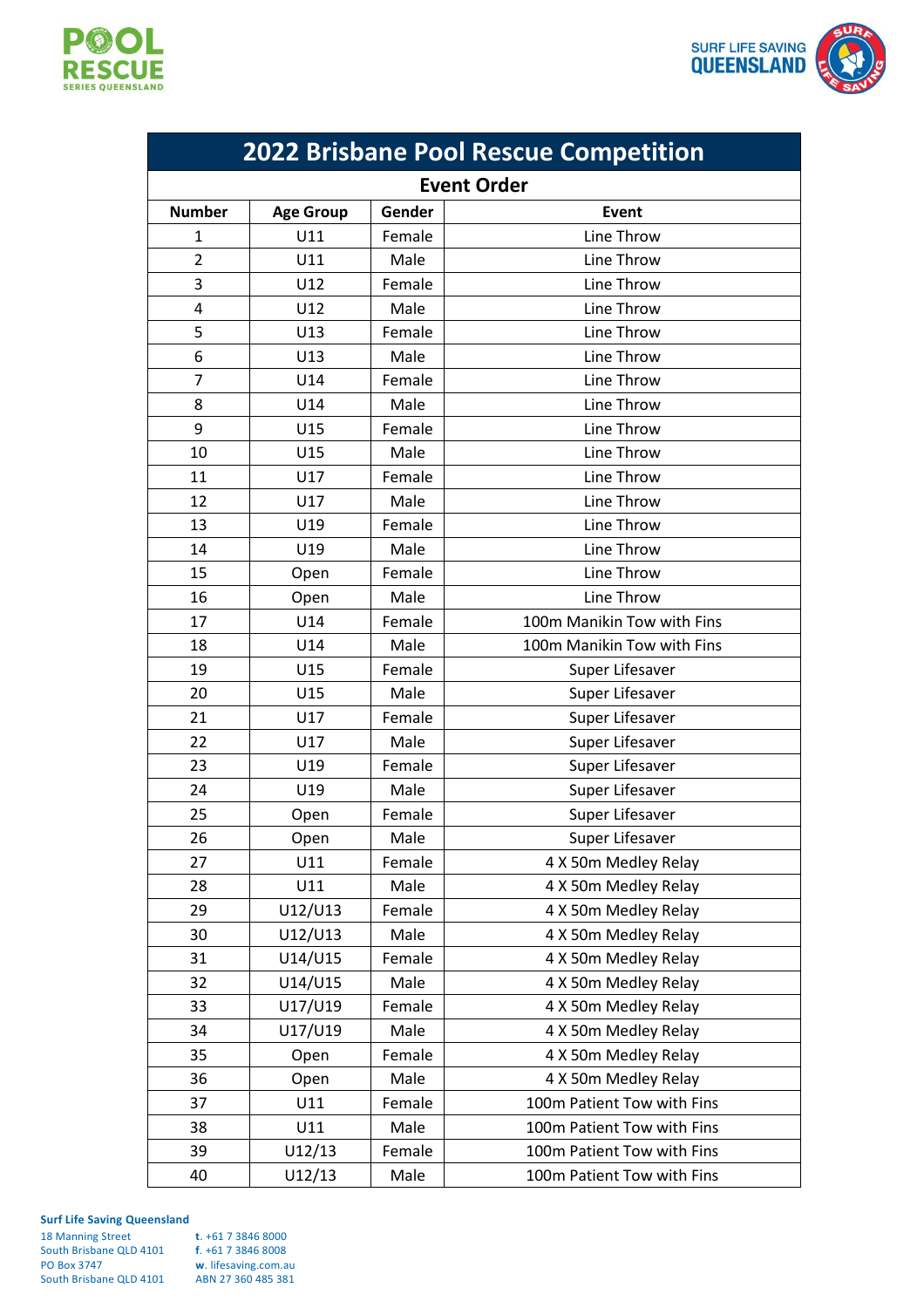



| 41 | U14     | Female | 50m Manikin Carry     |
|----|---------|--------|-----------------------|
| 42 | U14     | Male   | 50m Manikin Carry     |
| 43 | U15     | Female | <b>Rescue Medley</b>  |
| 44 | U15     | Male   | <b>Rescue Medley</b>  |
| 45 | U17     | Female | <b>Rescue Medley</b>  |
| 46 | U17     | Male   | <b>Rescue Medley</b>  |
| 47 | U19     | Female | <b>Rescue Medley</b>  |
| 48 | U19     | Male   | <b>Rescue Medley</b>  |
| 49 | Open    | Female | <b>Rescue Medley</b>  |
| 50 | Open    | Male   | <b>Rescue Medley</b>  |
| 51 | U11     | Female | 4 X 25m Brick Relay   |
| 52 | U11     | Male   | 4 X 25m Brick Relay   |
| 53 | U12/U13 | Female | 4 X 25m Brick Relay   |
| 54 | U12/U13 | Male   | 4 X 25m Brick Relay   |
| 55 | U14/U15 | Female | 4 X 25m Manikin Relay |
| 56 | U14/U15 | Male   | 4 X 25m Manikin Relay |
| 57 | U17/U19 | Female | 4 X 25m Manikin Relay |
| 58 | U17/U19 | Male   | 4 X 25m Manikin Relay |
| 59 | Open    | Female | 4 X 25m Manikin Relay |
| 60 | Open    | Male   | 4 X 25m Manikin Relay |
| 61 | U11     | Female | 50m Swim with Fins    |
| 62 | U11     | Male   | 50m Swim with Fins    |
| 63 | U12     | Female | 50m Swim with Fins    |
| 64 | U12     | Male   | 50m Swim with Fins    |
| 65 | U13     | Female | 50m Swim with Fins    |
| 66 | U13     | Male   | 50m Swim with Fins    |
| 67 | U14     | Female | 50m Swim with Fins    |
| 68 | U14     | Male   | 50m Swim with Fins    |
| 69 | U15     | Female | 50m Swim with Fins    |
| 70 | U15     | Male   | 50m Swim with Fins    |
| 71 | U17     | Female | 50m Swim with Fins    |
| 72 | U17     | Male   | 50m Swim with Fins    |
| 73 | U19     | Female | 50m Swim with Fins    |
| 74 | U19     | Male   | 50m Swim with Fins    |
| 75 | Open    | Female | 50m Swim with Fins    |
| 76 | Open    | Male   | 50m Swim with Fins    |

# **10. VOLUNTEER FIRST AID AND TIMEKEEPERS REQUIREMENTS**

Each Facility has First Aid and Emergency Evacuation Procedures. First Aid personnel will be on site for the duration of the event.

All clubs competing at the 2022 Pool Rescue Competition season need to provide at least 2 timekeepers. The timekeepers do not need to be accredited officials. The more timekeepers a club is able to provide the less time they will have to be on pool deck, however clubs will need to be responsible for any rotation in personnel ensuring each

#### **Surf Life Saving Queensland** 18 Manning Street **t**. +61 7 3846 8000 South Brisbane QLD 4101 **f**. +61 7 3846 8008 PO Box 3747 **w**. lifesaving.com.au South Brisbane QLD 4101 ABN 27 360 485 381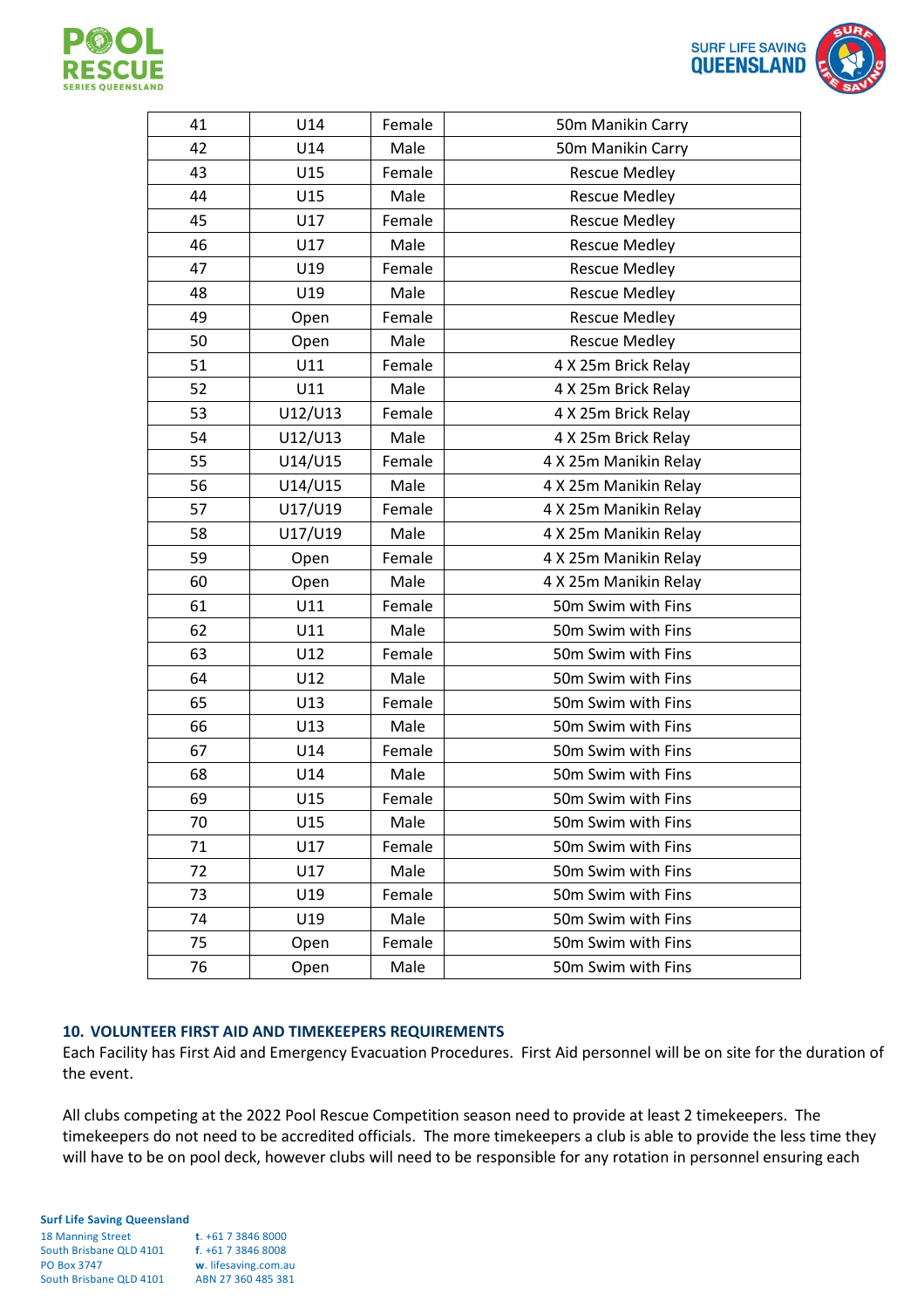



new timekeeper reports to the Chief Timekeeper prior to taking up their position. **Timekeepers should be available 30 minutes prior to the commencement of competition.**

## **11. DRAFT TIMETABLE**

The below timetable is only a draft and is subject to change. The program of events will go out with the Final Circular.

8.00am: Officials Briefing

- 8.30am: Competitor Warm Up
- 8.30am: Team Manager Meeting
- 9.00am: First event

## **12. DRESS OF COMPETITORS**

In all events, competitors must wear approved competition dress as detailed in the current edition of the Surf Sports Manual and any other subsequent Bulletins or Circulars.

SLSQ staff and the Event Referee reserve the right to order the removal or covering of signage, ID, or logos in conflict with any event sponsors and/or the SLSA Competition Sponsorship Policy.

## **13. EVENT MEDALS, TROPHIES & POINTSCORE**

The point score awarded to each Club, within each event's age category, will be 6 points for  $1<sup>st</sup>$  place, down to 1 point for 6<sup>th</sup> place. If, when the event has concluded, there is a tied pointscore, the club with the most first places will be declared the winner. Failing this, the club with the most  $2^{nd}$  placings to  $6^{th}$  placings respectively will be taken into account to determine a tie.

An overall pointscore will be sent to clubs post the events.

*Note:* International clubs (and/or non SLSA affiliated clubs) are not eligible to earn points towards the overall pointscore.

**DEAD HEATS** – Where a dead heat (as defined in the current edition of the Surf Sports Manual) occurs in the final of an event, the clubs of individuals/teams will share the placing points and medal relative to the finish placing. The club of the next individuals/teams to finish will receive the relative placing points based on the number of individuals/teams finishing ahead of them. For example: if two individuals finish equal  $1<sup>st</sup>$ , both individuals/teams shall receive 6 points each. The next placing individual/team shall be awarded the 4 points for coming 3<sup>rd</sup>.

#### **14. OFFICIALS**

All appointed Officials will be required to be current accredited SLSA Officials and hold a current Blue Card. If an Official would like to nominate for the carnivals please follow the below link:

2022 SEQ Pool Rescue Competition Season – [Officials Nominations](https://www.surveymonkey.com/r/GKVJYYJ)

Official nominations must be received before COB Sunday prior to each event.

It is imperative that the appearance of competition officials/judges is of a high standard, therefore appointed officials are asked to give a high degree of attention to their quality of uniform.

It is preferred that all officials wear the generic white and blue officials' shirt.

#### **15. TEAM MANAGERS**

Each club must have a Team Manager complete the online Team Manager Declaration before their club is eligible to compete at this event. Team Managers please follow the below link:

| <b>18 Manning Street</b> | $t. +61738468000$    |
|--------------------------|----------------------|
| South Brisbane QLD 4101  | $f. +61738468008$    |
| <b>PO Box 3747</b>       | w. lifesaving.com.au |
| South Brisbane QLD 4101  | ABN 27 360 485 381   |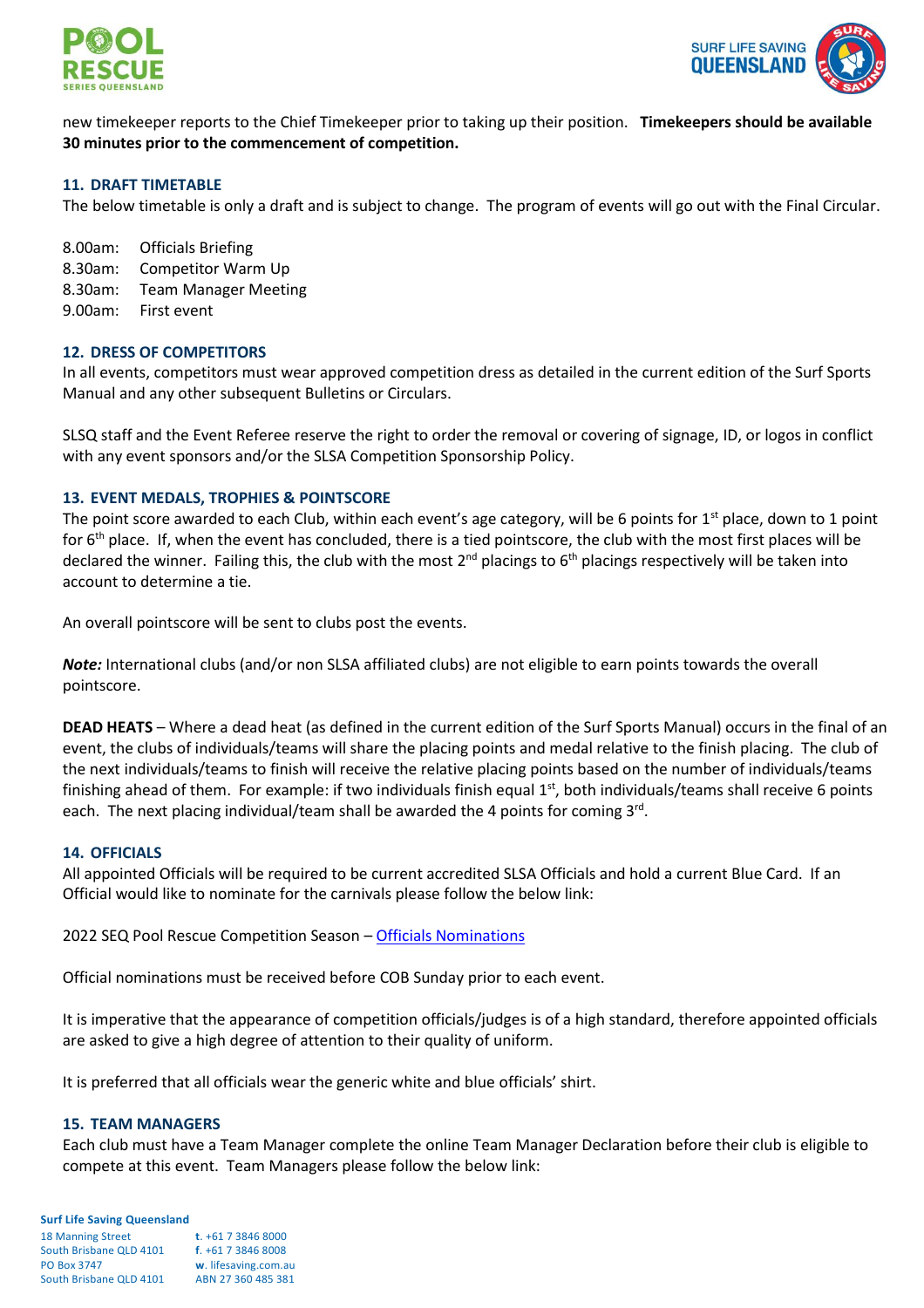



# 2022 SEQ Pool Rescue Competition Season - [Team Manager](https://www.surveymonkey.com/r/HB72GJN) Declaration

Team Managers must ensure they complete the above online Team Managers Declaration for this event by **COB Monday 23rd May 2022. This declaration is only required to be completed once for the 2022 season.**

It is the Team Managers responsibility to ensure the changes to the Club's competing teams have been registered with the appropriate officials, and that all their competitors are correctly entered in the event.

It is compulsory for all Team Managers (in their official roles) to wear clearly identifiable apparel that highlights their club name and the wording 'Team Manager'. Anyone not displaying this ID will be asked to leave the competition area.

Please make sure either the Team Manager or the athletes is there to marshall pre–event. If you miss marshalling you will not be permitted to enter the race.

## **16. SCRUITNEERING**

Scrutineering at this event will be conducted randomly throughout this event by appointed scrutineering officials.

## **17. EVENT RULES**

The 2022 Pool Rescue competition season will be conducted under the rules as published in the relevant sections of the current Edition of SLSA's Surf Sports Manual and the current ILS Competition Manual plus any subsequent bulletins or circulars.

The eligibility conditions for age categories, substitution and other required provisions to compete are also provided for in the SLSA Surf Sports Manual and subsequent bulletins or circulars.

A copy of the Surf Sports Manual can be foun[d HERE](https://slsqcm.entegyapp.com.au/Page/60/105) and the ILS Competition Manual can be found at [www.ilsf.org.](http://www.ilsf.org/)

Please be aware that all competitors in the tow events will need a handler. If a hander is not in position when the starter is ready, the competitor may be disqualified.

#### Age Determination and Restrictions

Members must be aged 10 years or older as at 30 September 2021 and be currently proficient in their relevant age award in order to be eligible to compete in the Pool Rescue Championships.

A competitor's age group is determined by their age as at midnight on 30th September 2021. For example, a member who is aged 13 years on the 30 September 2021 is eligible to compete in the U14 age group.

A member who is aged 14 years on 30 September 2021 is not eligible to compete in the U14 age category (and must compete in the U15 age category).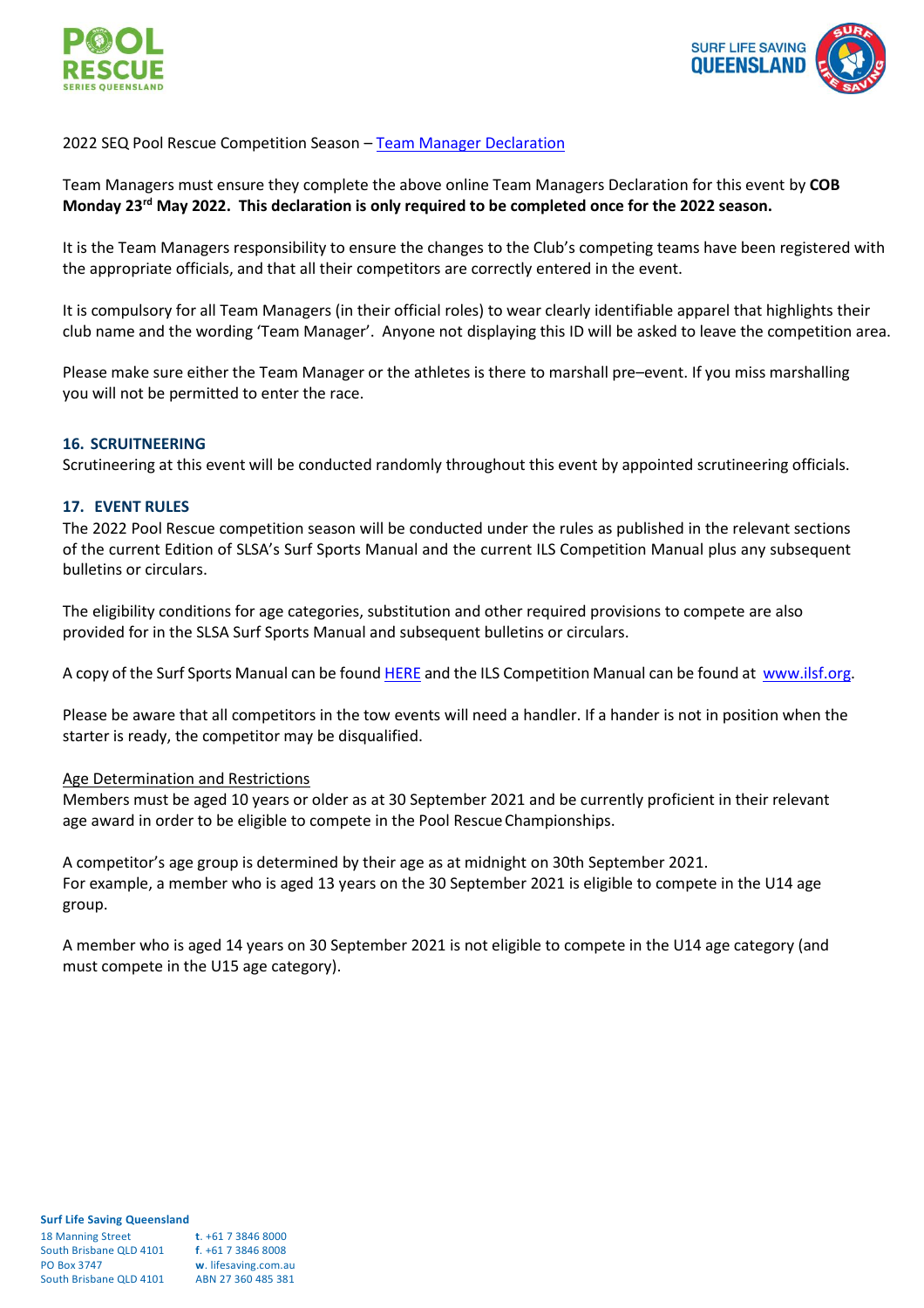



Members may compete in age groups individual and team events as detailed below:

U10 competitors are allowed to participate at this event however they are only permitted to enter U11 team events (line throw, patient tow, brick relay, obs relay, medley relay)

- U11s may compete un U11 individual and team events only
- U12s may compete in U12 individual and U12/U13 team eventsonly
- U13s may compete in U13 individual and U12/U13 team eventsonly
- U14s may compete in U14 individual and U14/U15 team events only
- U15s may compete in U15 individual and U14/U15 team eventsonly
- U17 may compete in U17 and or open individual events and U17/U19/Open team events only
- U19 may compete in U19 and or open individual events and U19/Open team events only
- Open may compete in Open individual and team events only
- Masters are as per normal 'Sport Competition Manual' rules

The only difference to the rules above is for the 'Line Throw' events. These are run in line with normal summer competition events and competitors are allowed to participate in their own age group plus the one above (doesn't include masters). For example and an U13 competitor may compete in the U13 and/or U14 line throw. The only note here is that U15 are not permitted to age up to the U17 line throw (as per rules at the Australian Pool Rescue Championships)

**Note 1**: No U13 or U14 age member is permitted to compete in U/15 age individual events.

**Note 2:** No U13 age member is permitted to compete in U14/U15 age team events.

**Note 3:** No U15 age member is permitted to compete in any U17 or above individual or team events.

**Note 4:** U17 athletes will only be permitted to enter 3 of the 3 available team events (U17/U19/Open). They may choose to do U17 and U19, U17 and Open or U19 and Open.

**Note 5:** Competitors stepping up age groups to make up a team cannot represent 100% of the members in that team. For example, two U11 athletes cannot step up to do the U12 line throw/patient tow together.

# **18. EVENT EQUIPMENT**

SLSQ will supply the Rescue Tubes, Obstacles, Ropes, Bricks & Manikins for the use of competitors during competition. All competitors are required to supply their own fins.

All equipment must comply with the ILS specifications as specified in the ILS Sports Manual section 11. Competition equipment will be subject to random scrutineering checks during the event.

SLSQ equipment will not be made available for training prior to or during the event due to losses incurred in the past. Competitors or teams found to be in possession of SLSQ equipment outside the competition may be referred for disciplinary action.

# Event Equipment and Specifications

All competitors are required to supply their own swimwear, fins, and caps. The swimwear and caps must comply with the SLSA specifications as specified within the current edition SLSA Surf Sports Manual.

The swim fins used by U14 to masters competitors must comply with the specifications as detailed in the Sections 2 and 4 of the current edition SLSA Surf Sports Manual. These specifications are identical with ILS specifications.

The swim fins used in events for U13 and under aged events are restricted to soft/flexible rubber type fins used for swimming training similar to the styles depicted below: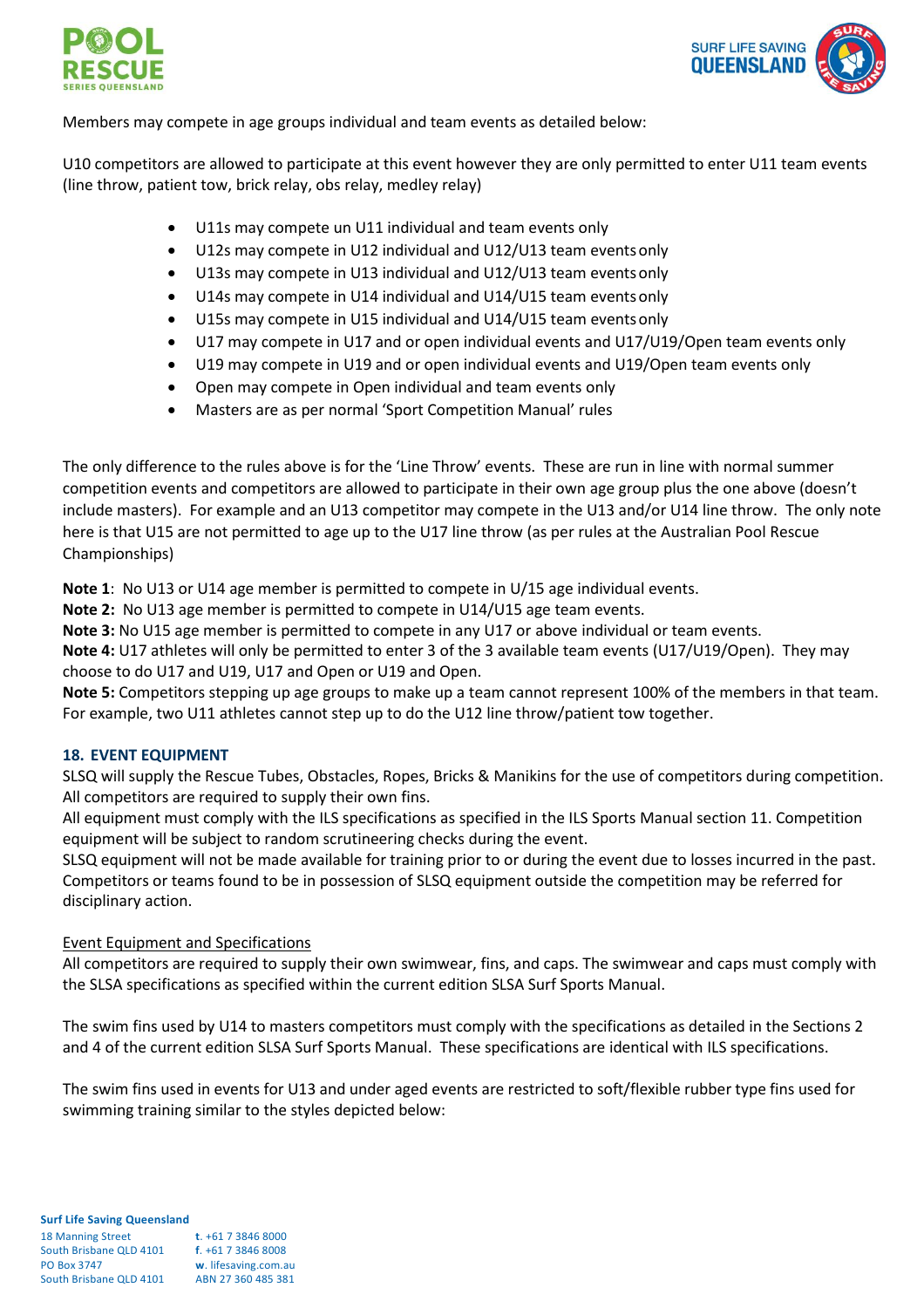





Please note that fins that do not meet this general profile or are specific purpose diving or surfing/bodyboarding fins and/or with stiff and/or elongated blades, will not be permitted for use in U13 and under aged events.

The swim fins shall comply with the following dimensions:

- Maximum 50cm overall length including the shoe.
- Maximum 25cm width at the widest point of the blade.

Swim fins are to be measured with the shoe or ankle strap extended but not stretched. Swim fins will not be permitted to be used if they do not conform to the specifications or if they are considered to be safety hazard.

Note: Fins are measured while not being worn.

Please note that fins that do not meet this general profile or are dedicated dive fins and those with stiff and/or elongated blades will not be permitted for use U13 and under aged events."

The obstacles, manikins, line throw ropes, rescue tubes etc. will comply with ILS specifications and shall be provided by SLSQ for the competition. The specifications for this equipment may be found in Section 10 of the ILS Competition Manual.

The rubber bricks to be used in the U11, U12 and U13 50m Brick Carry events have the following specifications:

Measurements: 230mm x 80mm x 80mm Weight: 3.5kg



The bricks will be available through SLSA's Shop (refer: http://www.sls.com.au/shop ) or at some specialised sport stores or swim shops.

SLSQ shall supply the bricks to be used in competition.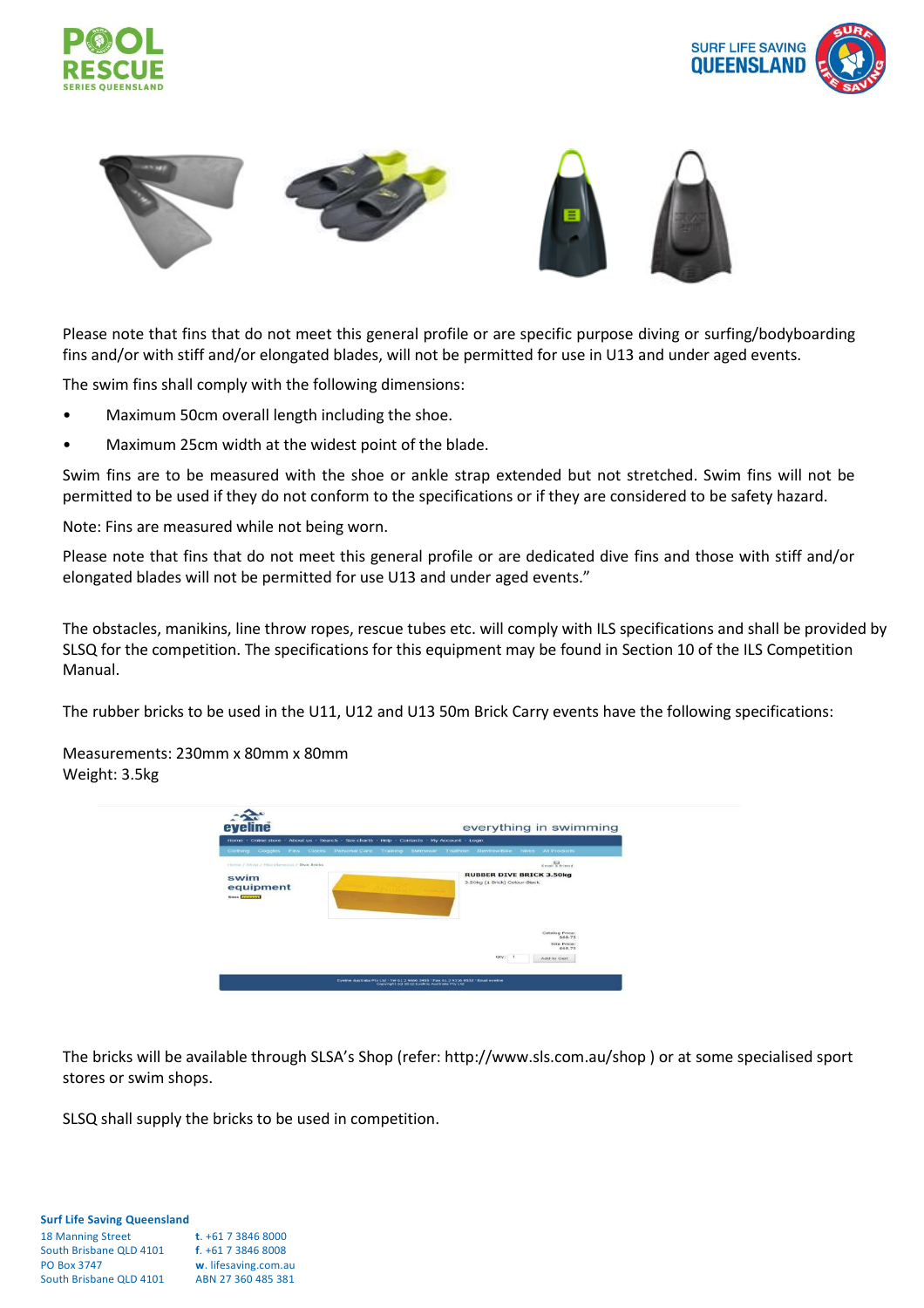



## **19. MEDIA & PHOTOGRAPHY**

#### **Drones:**

For the safety of competitors, officials and spectators SLSQ prohibits the use of drones or Unmanned Aerial Vehicles (UAV) at this event by members and/or public unless approved by SLSQ, 7 days prior to the event. The operator must supply an operations manual (including risk management plan), provide a copy of public liability insurance and comply with all Civil Aviation Safety Authority (CASA) requirements. SLSQ may utilise the use of our own drones to conduct aerial surveillance and monitor hazards.

## **Photography:**

As a condition of entry, all competitors agree to have photos and video taken during the event used for promotional material by SLSQ.

Photographers within the carnival area must have a visible photographer's pass as well as their BlueCard.

## **20. HEALTH & WELLBEING**

The welfare of all competitors and officials is of paramount importance and athletes or their parent/guardian in the case of underage competitors should seek advice prior to the competition from a qualified professional for any health concerns if required.

Any competitor or official who suffers illness or injury prior to or at the event must seek a medical clearance before resuming their normal activities which includes training and competition.

In addition, SLSQ may, at its sole discretion, require a competitor and/or official to be assessed for physical and/or psychological fitness to participate in the competition. This ensures the safety and wellbeing of the athlete concerned and fellow competitors while also ensuring all parties and SLSQ are not placed at risk.

SLSQ will be supplying adequate shade tents at all marshalling areas for officials and competitors throughout the event. It is highly recommended that all athletes ensure they carry with them adequate apparel to assist with reduction of sunburn, along with recommended use of sunscreen throughout the day.

Water barrels will be available under the marshalling tents for officials, team managers and competitor use. These barrels are in place for all persons to use and fill up their own water bottles. Please note, no drinking cups will be supplied.

#### **21. ANTI-DOPING & MATCH FIXING**

SLSQ affiliated with SLSA supports the Australian Government, the Australian Sports Commission, the Australian Olympic Committee, and Sport Integrity Australia in their efforts to eradicate the use of drugs in sport.

It is strongly recommended that all Coaches and Team Managers complete the Level 1 Anti-Doping Course as well as the Australian Governments Matching Fixing Course. Both of these courses are free of charge and provide an opportunity to develop a knowledge and understanding of anti-doping and match fixing in sport. Links to the online platforms are below.

#### **Level 1 Anti-Doping Course**

<https://elearning.sportintegrity.gov.au/>

**Match Fixing Couse** <https://elearning.sport.gov.au/>